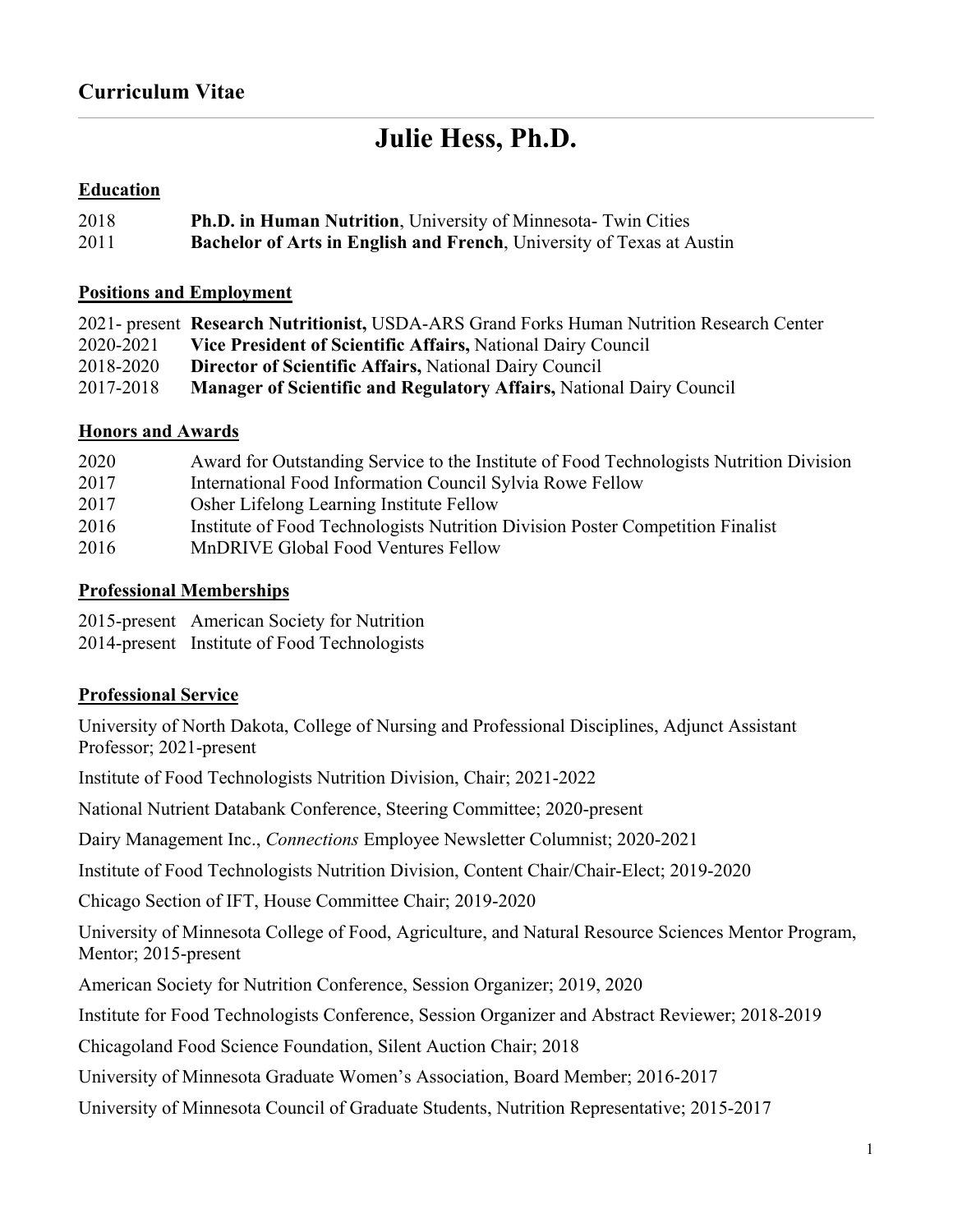University of Minnesota Board of Governors, Graduate Student Representative; 2016-2017

University of Minnesota Council of Graduate Students, Director of Internal Relations and Programming; 2016-2017

# **Teaching and Mentoring**

## **University of Minnesota Teaching Opportunities**

**Osher Lifelong Learning Institute**  Introduction to Dairy Science, Spring 2017

## **Teaching Assistant**

Advanced Human Nutrition, Spring 2015 Nutrition and Metabolism, Fall 2014

## **National Dairy Council Mentoring Opportunities**

## **Internship Manager/Mentor**

Shandelle Williams, 2018 Kaylee Hahn, M.S., 2019 Boluwatiwi Durojaye, Ph.D., 2020

## **University of Minnesota Mentoring Opportunities**

## **PhD Students**

Kendal Schmitz, PhD(c), 2020-2021 Qinqing Mao, M.S., PhD(c), 2016-2017

# **Undergraduate Students**

Megan Rollman, 2021-2022 Haley Mateen, 2015-2016

## **Publications**

## *Peer-Reviewed Publications*

- **1. Hess J,** Stephensen C, Kratz M, Bolling BW. Exploring the Links between Diet and Inflammation: Dairy Foods as Case Studies. Adv Nutr, 12:1S-13S, 2021.
- **2. Hess J.** The Impact of Dairy Intake on Adiposity and Satiety in Adults. Curr Cardiovasc Risk Rep, 15(8), 2021. (invited review)
- **3. Hess J**, Cifelli CJ, Fulgoni VL. Modeling the Impact of Fat Flexibility with Dairy Food Servings in the 2015-2020 Dietary Guidelines for Americans Healthy U.S.-Style Eating Pattern. Front Nutr, 7:595880, 2020.
- **4.** Drewnowski A, Finley J, **Hess J**, Ingram J, Miller G, Peters C. Toward Healthy Diets from Sustainable Food Systems. Curr Dev Nutr, 4(6), 2020.
- **5. Hess J**, Cifelli CJ, Fulgoni VL. Energy and Nutrient intake of Americans who Meet Current Dairy Recommendations. Nutrients, 12(10):3006, 2020.
- **6. Hess J**, Cifelli CJ, Agarwal S, Fulgoni VL. Comparing the Cost of Essential Nutrients from Different Food Sources in the American Diet using NHANES 2011-2014. Nutr J, 18(68), 2019.
- **7. Hess J**, Slavin J. The Benefits of Defining "Snacks." Physiol Behav, 18:30195-1, 2018.